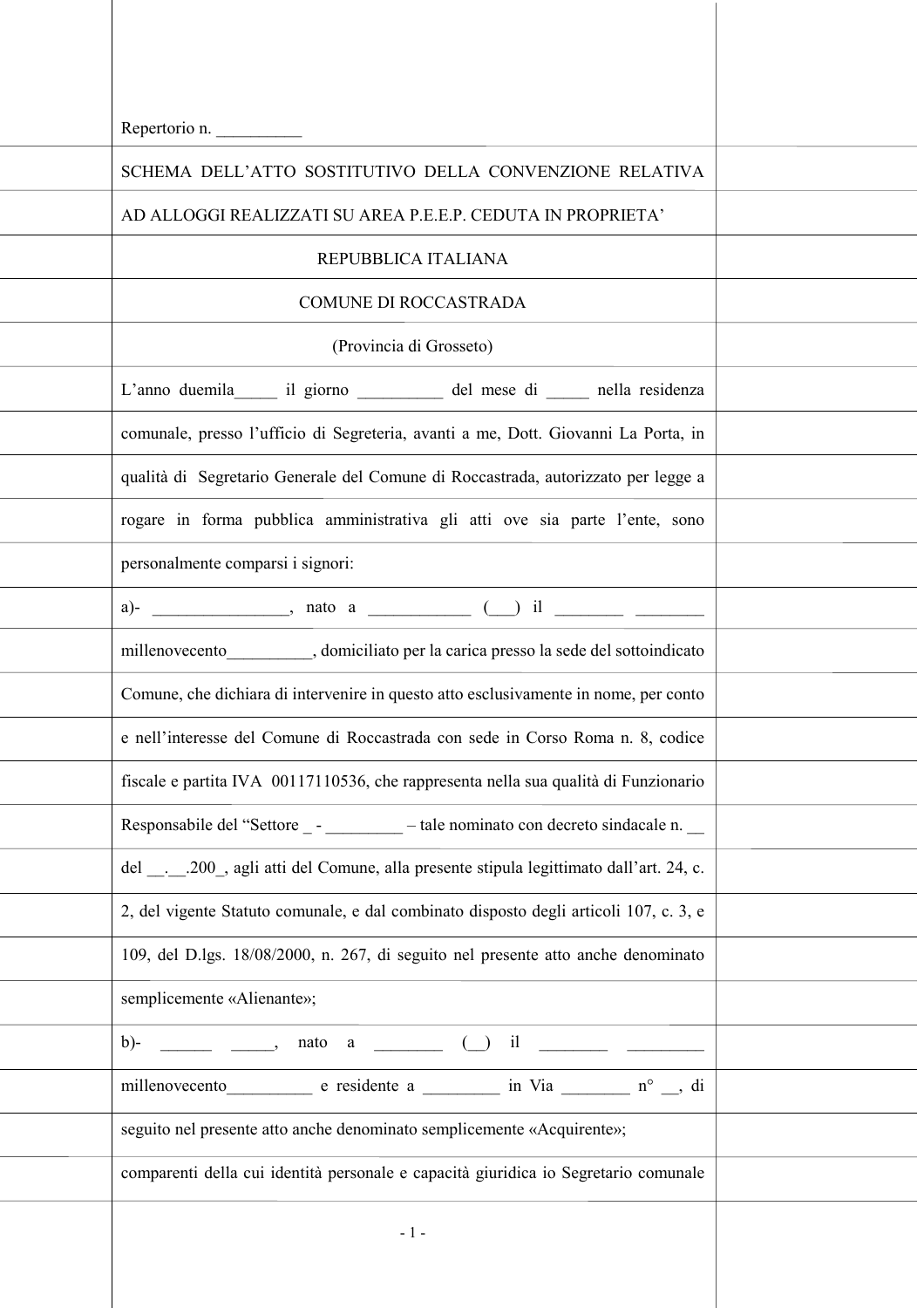| sono personalmente certo.                                                                 |  |
|-------------------------------------------------------------------------------------------|--|
| PREMESSO                                                                                  |  |
| - che il Comune di Roccastrada è proprietario nel territorio comunale di aree Peep        |  |
| già concesse in diritto di superficie e che in forza della legge 549 del 1995 è facoltà   |  |
| dei Comuni di procedere alla trasformazione del diritto di superficie in diritto di       |  |
| proprietà.                                                                                |  |
| - che in forza della legge __ di trasferimento __ da Ex Ater a Comune della               |  |
| proprietà dei beni immobili soggetti alla legge 549/1995 e alla legge 560/98.             |  |
| 1) - che con atto del notaio __________________ del ___________ rep. ________             |  |
| registrato a  e trascritto a  il __________ in esecuzione della                           |  |
| delibera di Consiglio Comunale n. _______ del _______, il Comune di                       |  |
| Roccastrada / l'ex Ater ha concesso, a titolo oneroso, in diritto di proprietà alla       |  |
| Società (Cooperativa) _____________________ l'area censita al Catasto terreni del Comune  |  |
| di Roccastrada, Sez. _____, foglio ______, mapp. ______ di mq.                            |  |
| Н<br>s facente parte del P.E.E.P. di Roccastrada, <mark>stipulando contestualmente</mark> |  |
| convenzione urbanistica ai sensi dell'art. 35 della Legge n. 865/1971 per la              |  |
| realizzazione di un fabbricato composto di _______ alloggi con relative pertinenze;       |  |
| 2) che il fabbricato è stato effettivamente costruito in base alla concessione edilizia   |  |
|                                                                                           |  |
| 3) che i comparenti Signori __________, _________, ecc sono proprietari di                |  |
| unità immobiliari poste nel fabbricato predetto, e comproprietari, conseguentemente,      |  |
| per le rispettive quote sottoindicate, delle parti condominiali, ivi compreso il suolo    |  |
| su cui sorge l'edificio pervenutili dall'atto di cessione tra Cooperativa e proprietario  |  |
| del a rogito di n. di repertorio, trascritto il .                                         |  |
|                                                                                           |  |
| $-2-$                                                                                     |  |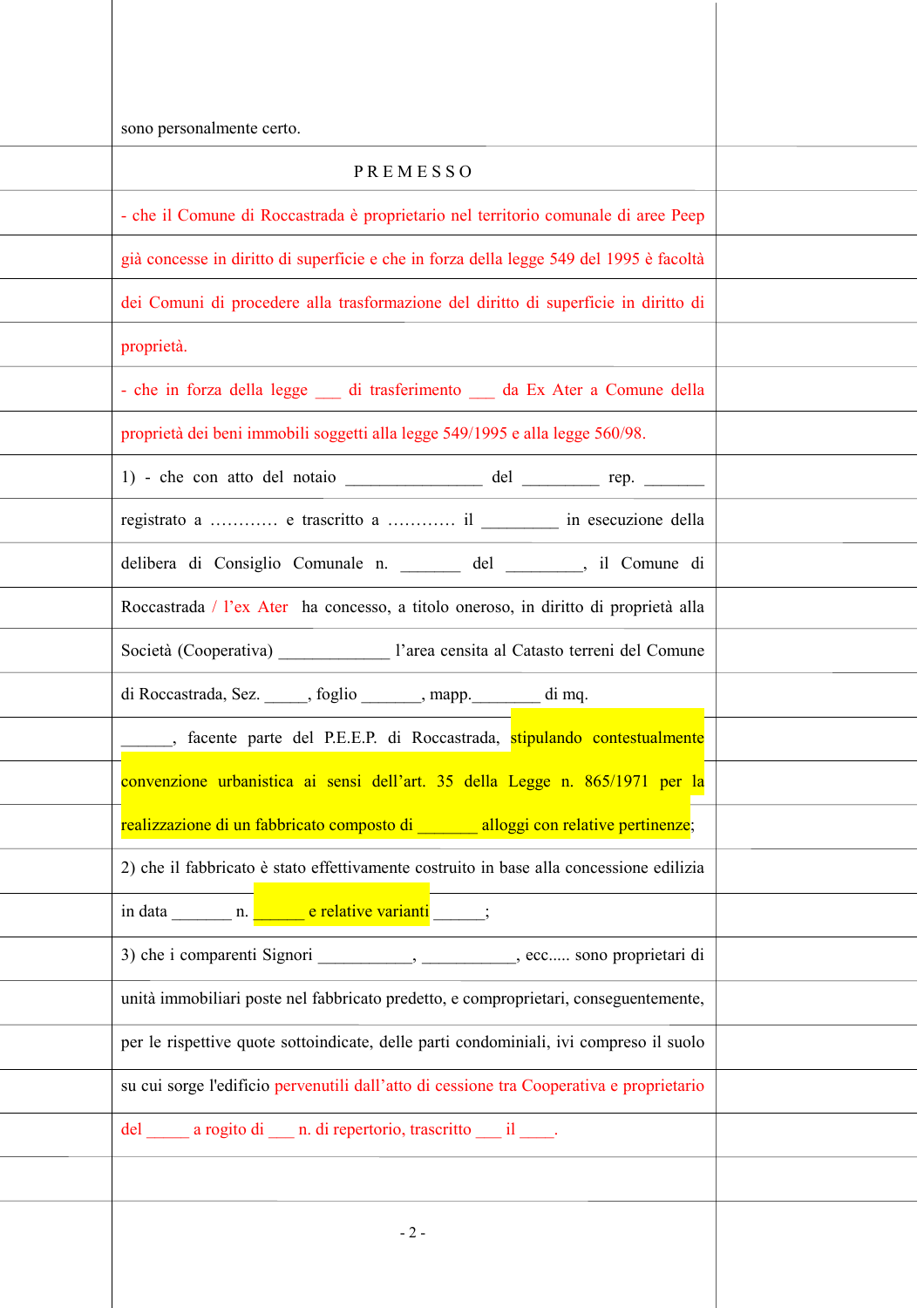| 4) che nella convenzione ex art. 35 della L. 865/1971, precedentemente richiamata,          |  |
|---------------------------------------------------------------------------------------------|--|
| stipulata tra il Comune ed il soggetto attuatore e recepita come parte integrante dei       |  |
| singoli atti di cessione in proprietà dei singoli alloggi, sono previsti a carico dei       |  |
| cessionari in proprietà una serie di vincoli alla disponibilità economica ed effettiva di   |  |
| tali alloggi, enumerati e precisati ai commi dal quindicesimo al diciannovesimo del         |  |
| predetto art. 35;                                                                           |  |
| 5) che in particolare detti vincoli riguardano:                                             |  |
| - l'inalienabilità dell'alloggio per un periodo di dieci anni dal rilascio della licenza di |  |
| abitabilità, ovvero l'incostituibilità di un diritto reale di godimento per eguale          |  |
| periodo;                                                                                    |  |
| - la possibilità, trascorso detto periodo, di alienare e/o costituire diritti reali di      |  |
| godimento solo a favore di soggetti aventi particolari requisiti e ad un prezzo fissato     |  |
| dall'U.T.E. secondo criteri prestabiliti;                                                   |  |
| - in caso di alienazione e/o costituzione di diritti reali di godimento dopo un             |  |
| ventennio dal rilascio dell'abitabilità, l'obbligo di corrispondere al Comune o             |  |
| Consorzio di Comuni che a suo tempo hanno ceduto l'area, una somma pari alla                |  |
| differenza tra il valore di mercato dell'area stessa al momento dell'atto di                |  |
| disposizione e il prezzo a suo tempo corrisposto, rivalutato secondo criteri                |  |
| prestabiliti;                                                                               |  |
| - il divieto sino al pagamento della somma di cui al precedente paragrafo, di               |  |
| concedere in locazione l'alloggio, se non a soggetti aventi particolari requisiti e ad un   |  |
| canone prefissato dall'U.T.E. secondo criteri predeterminati;                               |  |
| - la nullità assoluta ed insanabile degli atti di disposizione compiuti in violazione dei   |  |
| precedenti paragrafi;                                                                       |  |
|                                                                                             |  |
| $-3-$                                                                                       |  |
|                                                                                             |  |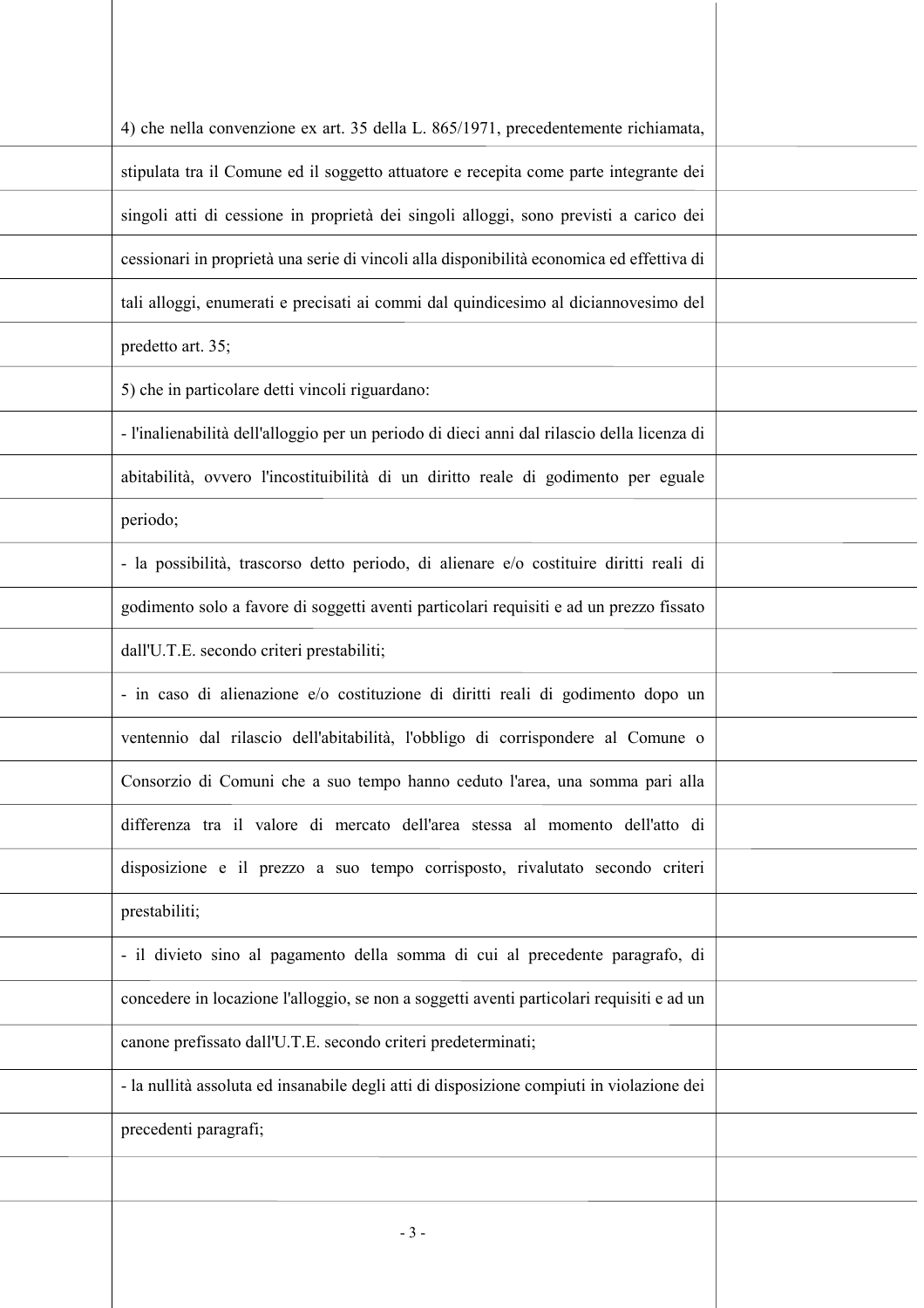| 6) che la legge 17.2.1992, n. 179, (art. 23 - comma 2) – ha abrogato i commi dal                                 |  |
|------------------------------------------------------------------------------------------------------------------|--|
| quindicesimo al diciannovesimo dell'art. 35 L. 22.10.71 n. 865;                                                  |  |
| (Sostituisce il 5 e 6) Che in base alla legge 560/93 i vincoli sull'immobile sono                                |  |
| costituiti nei primi dieci anni dalla assoluto divieto di cessione dell'immobile e dopo                          |  |
| i dieci anni dal vincolo di prelazione del bene in caso di cessione da parte del                                 |  |
| proprietario a favore del Comune di Roccastrada;                                                                 |  |
| 7) che la L. 29.12.1998 n. 448 (art. 31 comma 46) ha disposto che le convenzioni                                 |  |
| ai sensi dell'art. 35 L. 865/71, stipulate prima dell'entrata in vigore della legge                              |  |
| 17.2.92 n. 179, possono essere sostituite con la convenzione di cui all'art. 8,                                  |  |
| commi 1, 4 e 5 della L. 28.1.1977 n. 10, con la soppressione dei limiti di                                       |  |
| godimento decennali e ventennali ivi previsti, a fronte di un corrispettivo                                      |  |
| determinato ai sensi del successivo comma 48 comprendendo in detta                                               |  |
| procedura anche quegli immobili ricadenti nella legge 560/1993 in forza della                                    |  |
| delibera di consiglio comunale n. 11 e 12 del 31.03.2009.                                                        |  |
| 8) che, nonostante il generico richiamo alla "soppressione dei limiti di godimento                               |  |
| decennali o ventennali", si deve interpretare il dettato normativo come esteso a tutti i                         |  |
| vincoli, limiti ed obblighi previsti negli abrogati commi (dal 15 <sup>°</sup> al 19 <sup>°</sup> ) dell'art. 35 |  |
| L. $865/71$ ;                                                                                                    |  |
| 9) che le disposizioni della legge n. 448 del 23 dicembre 1998 prevedono la                                      |  |
| possibilità per i proprietari degli alloggi realizzati nelle aree comprese nei Piani di                          |  |
| Zona approvati a norma della legge 18 aprile 1962 n. 167, ovvero delimitate ai sensi                             |  |
| dell'art. 51 della legge 22 ottobre 1971 n. 865 cedute in proprietà secondo quanto                               |  |
| disposto dall'art. 35 della medesima legge n. 865/71, di sostituire la convenzione                               |  |
| stipulata all'atto dell'acquisto dell'area mediante la stipulazione di una nuova                                 |  |
| convenzione redatta ai sensi dell'art. 8 della legge n. 10/77, avente una durata pari ad                         |  |
| - 4 -                                                                                                            |  |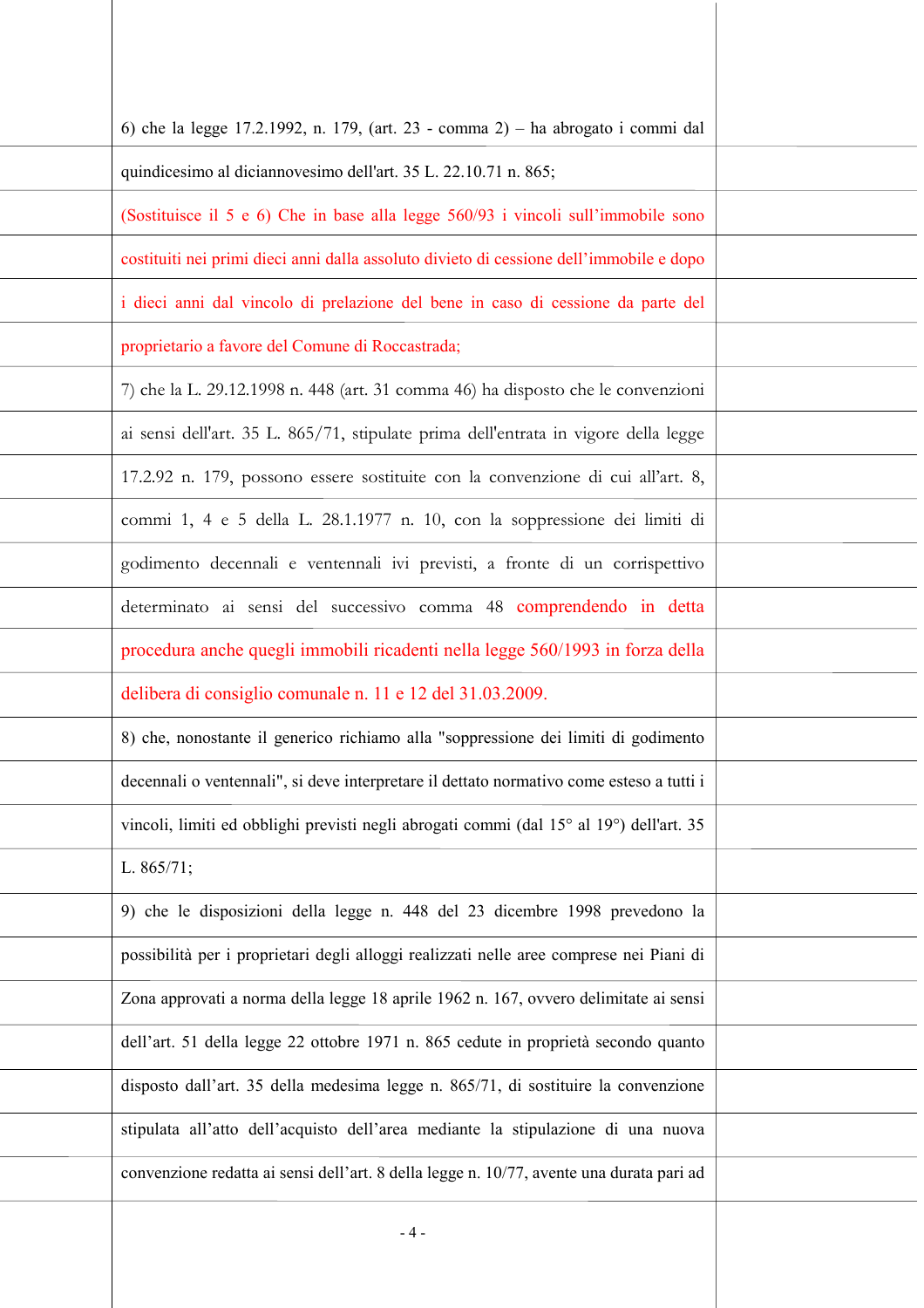| anni 30 diminuita del periodo trascorso tra la data della stipulazione della prima       |  |
|------------------------------------------------------------------------------------------|--|
| convenzione e quella della stipulazione della nuova convenzione;                         |  |
| 10) che la modifica della convenzione è subordinata al pagamento di un corrispettivo     |  |
| pari alla differenza fra il valore attuale dell'area, determinato dal Comune in misura   |  |
| pari al 60% di quello determinato ai sensi dell'art. 5/bis del D.L. 11 luglio 1992 n.    |  |
| 333 convertito, con modificazioni, dalla legge 8 agosto 1992 n. 359, e l'importo         |  |
| dell'onere per la cessione in proprietà rivalutato dalla data del relativo versamento    |  |
| alla data di stipulazione della presente convenzione sulla base della variazione,        |  |
| accertata dall'ISTAT, dell'indice del costo della vita;                                  |  |
| 11) che con deliberazione della G. C. P.G. n. $4/2631$ del $19/2/2002$ è stato approvato |  |
| il nuovo schema di convenzione, da utilizzare in sostituzione della convenzione          |  |
| stipulata con l'atto sopracitato nonché la relazione tecnica del Servizio Patrimonio     |  |
| con la quale sono state valutate tutte le aree P.E.E.P.;                                 |  |
| <b>VISTE</b>                                                                             |  |
| - le disposizioni di cui all'art. 31 della legge n. 448/98;                              |  |
| - le disposizioni di cui all'art. 8 della legge n. 10/77;                                |  |
| Ciò premesso, le parti                                                                   |  |
| <b>CONVENGONO E STIPULANO QUANTO SEGUE</b>                                               |  |
| <b>ART.1</b>                                                                             |  |
| Le premesse formano parte integrante della presente convenzione;                         |  |
| <b>ART. 2</b>                                                                            |  |
| La convenzione stipulata con il Comune di Roccastrada di cui alle premesse è             |  |
| sostituita dalla presente, ciò comportando la soppressione dei vincoli, limitazioni ed   |  |
| obblighi previsti dall'art. 35, commi dal quindicesimo al diciannovesimo della L.        |  |
| 865/71;                                                                                  |  |
| $-5 -$                                                                                   |  |
|                                                                                          |  |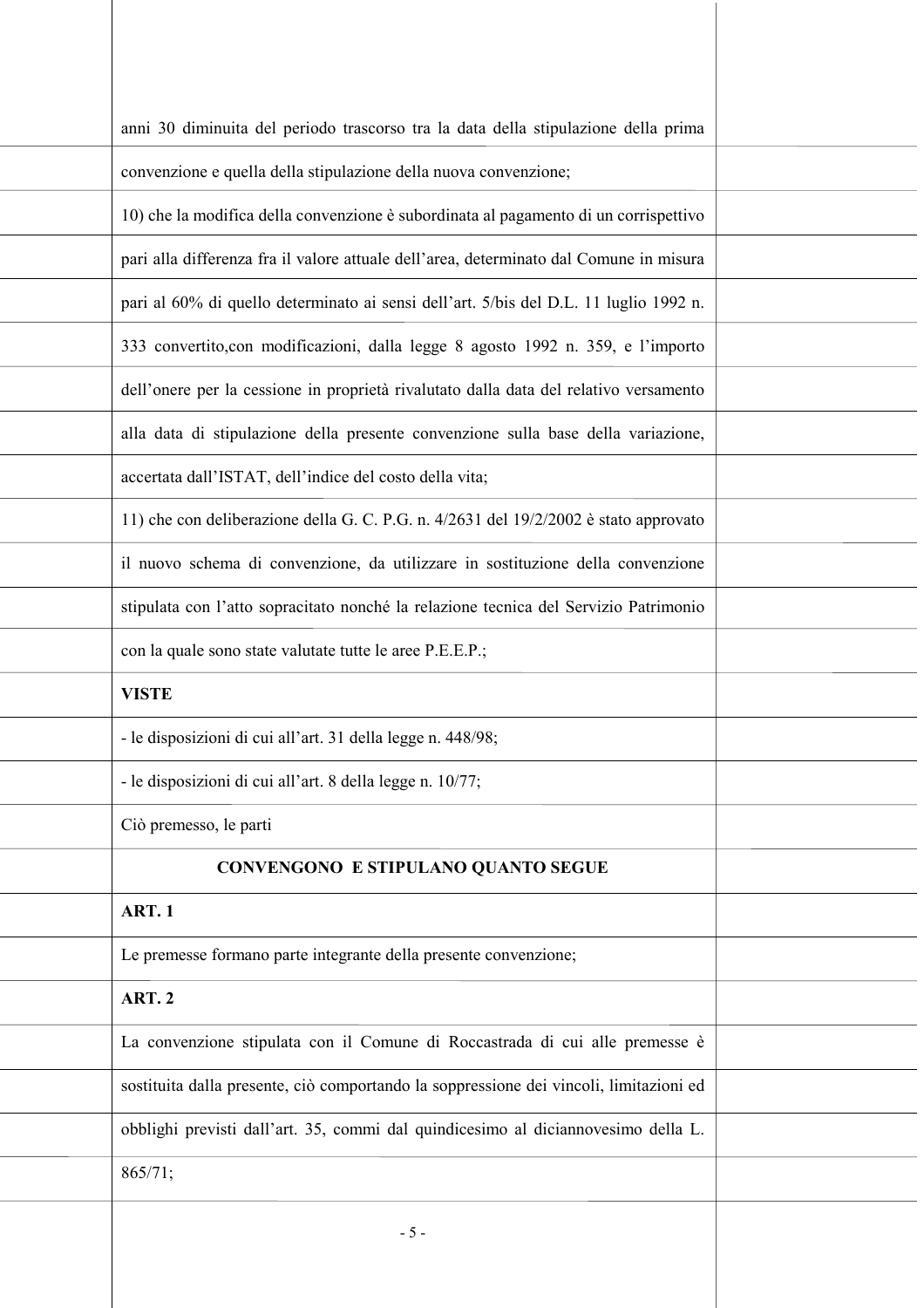| ART. 3 – Corrispettivo della cessione.                                                   |  |
|------------------------------------------------------------------------------------------|--|
|                                                                                          |  |
| Il corrispettivo per la soppressione dei limiti, vincoli, obblighi di cui al precedente  |  |
| art. 2, valutato come in premessa dall'Ufficio , ai sensi della L. 448/98, in data       |  |
| prot. n.  è determinato in Euro ____________ ,dandosi atto che tale                      |  |
| corrispettivo corrisponde alla applicazione della legge 448/98 così come deliberato      |  |
| dall'atto di consiglio comunale n. 11 o 12 del 31.12.2009                                |  |
| Ai fini e per gli effetti dell'art. 35 comma 22 del D.L. 4 luglio 2006 n. 223, le parti  |  |
| del presente contratto dichiarano, ai sensi dell'art. 47 del D.P.R. 28 dicembre 2000 n.  |  |
| 445, previa ammonizione da me Segretario Comunale ad essi fatta e resi consapevoli       |  |
| delle responsabilità penali delle dichiarazioni mendaci previste dall'art. 76 del citato |  |
| D.P.R. nonchè dei poteri di accertamento dell'Amministrazione Finanziaria e della        |  |
| sanzione amministrativa da euro cinquecento virgola zerozero (euro 500,00) ad            |  |
| euro diecimila virgola zerozero (euro 10.000,00) applicabile in caso di omessa,          |  |
| incompleta o mendace indicazione dei dati, che il prezzo come sopra convenuto è          |  |
| stato corrisposto con i seguenti mezzi di pagamento:                                     |  |
| n. bonifici bancari descritti in premessa                                                |  |
| La parte alienante dichiara di avere già ricevuto detta somma rilasciandone con il       |  |
| presente atto liberatoria quietanza di saldo ogni eccezione rimossa.                     |  |
| ART. 4 - Criteri per la determinazione del prezzo di cessione degli immobili             |  |
| In conseguenza della presente convenzione gli alloggi ed accessori facenti parte del     |  |
| fabbricato insistente sull'area in premessa indicata potranno essere alienati, a         |  |
| qualsiasi titolo e concessi in locazione o affitto, a chiunque, non ricorrendo           |  |
| l'esigenza di alcun requisito soggettivo o reddituale per acquirenti e conduttori;       |  |
| Resta peraltro soggetto ai limiti di negoziabilità di cui alla convenzione a             |  |
| Rep. N. ____, sia il prezzo di vendita, sia il canone di locazione,<br>rogito            |  |
| $-6-$                                                                                    |  |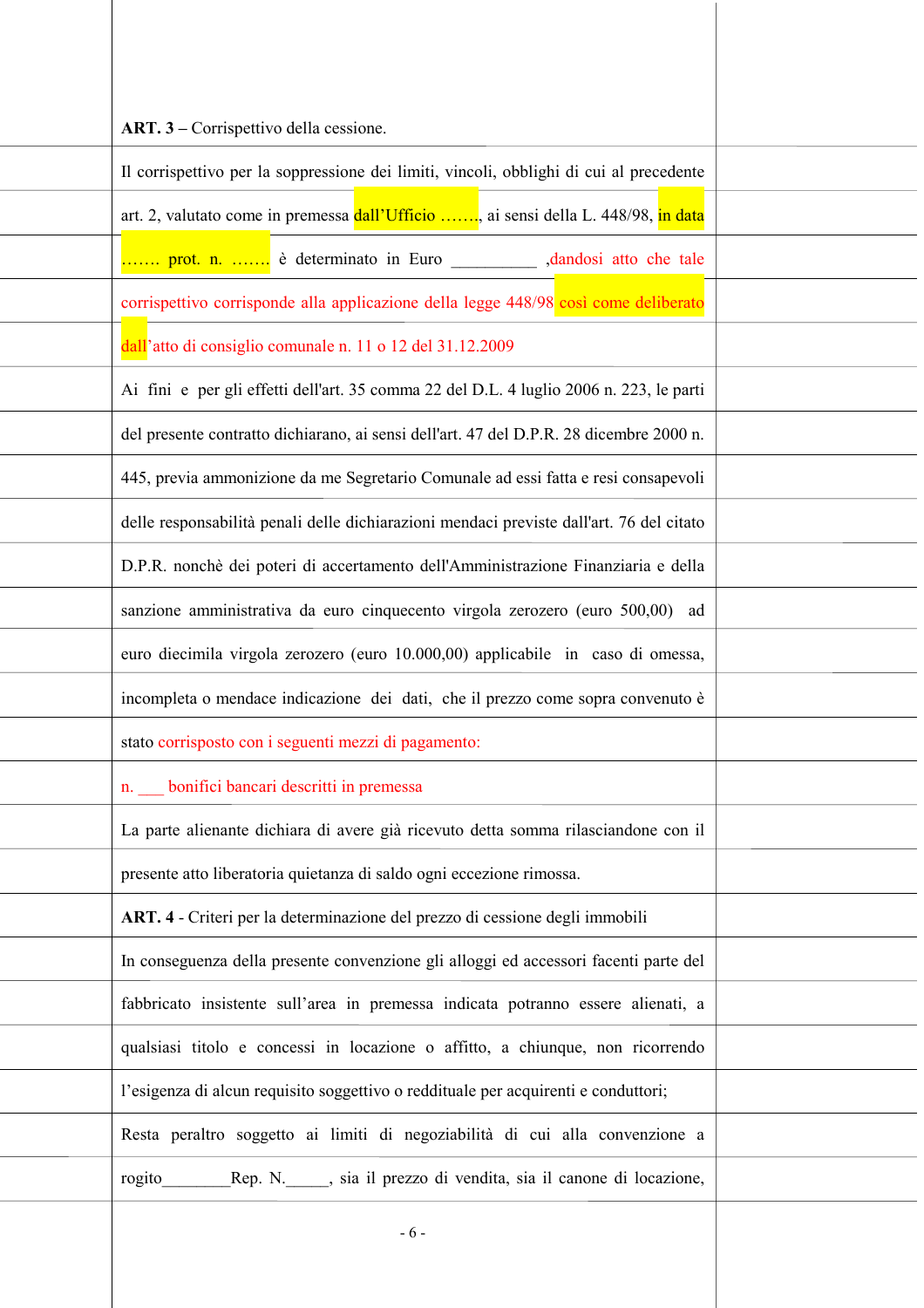| precisando che tali alloggi, ipotizzati in uno stato di normale conservazione,                         |  |
|--------------------------------------------------------------------------------------------------------|--|
| potranno essere ceduti, durante il periodo di validità della convenzione, per un                       |  |
| prezzo massimo definito da:                                                                            |  |
| 1. il valore aggiornato del prezzo iniziale di cessione definito nella convenzione in                  |  |
| essere stipulata il ____________ ottenuto applicando gli indici mensili di                             |  |
| rivalutazione ISTAT del costo di costruzione al costo di costruzione inteso come                       |  |
| costo di realizzazione tecnica, comprensivo del differenziale di qualità e alle spese                  |  |
| generali, fra cui quelle tecniche, promozionali, commerciali, oneri finanziari ecc.;                   |  |
| 2. la rivalutazione del prezzo aggiornato alla data di fine lavori, applicando gli indici              |  |
| ISTAT dei prezzi di consumo per le famiglie di operai e impiegati fino alla data delle                 |  |
| vendite;                                                                                               |  |
| 3. la riduzione delle somme dei valori 1) e 2) dello 1% all'anno, dal IX anno dalla                    |  |
| fine dei lavori fino al XX anno e dello 0,5% all'anno, dal XXI anno fino al termine di                 |  |
| validità della convenzione e comunque non oltre il XXX anno;                                           |  |
| 4. l'aggiunta del valore documentato dalle eventuali manutenzioni straordinarie (art.                  |  |
| 31, lett. b, c, d della L. 457/78);                                                                    |  |
| Il prezzo di vendita così come originariamente convenzionato sarà maggiorato del                       |  |
| costo del corrispettivo oggi versato;                                                                  |  |
| ART. 5 - Criteri per la determinazione dei canoni di locazione e per la revisione                      |  |
| periodica Il canone annuo di locazione non potrà essere determinato, rispetto al                       |  |
| prezzo di cessione, in misura superiore al 4,5%;                                                       |  |
| La revisione del canone di locazione potrà avvenire solo a scadenze biennali e solo                    |  |
| come adeguamento del canone stesso alle variazioni del valore dell'immobile                            |  |
| ricalcolate con i criteri di cui all'art. 4, fermo restando il limite massimo di cui al 1 <sup>°</sup> |  |
| comma;                                                                                                 |  |
| $-7-$                                                                                                  |  |
|                                                                                                        |  |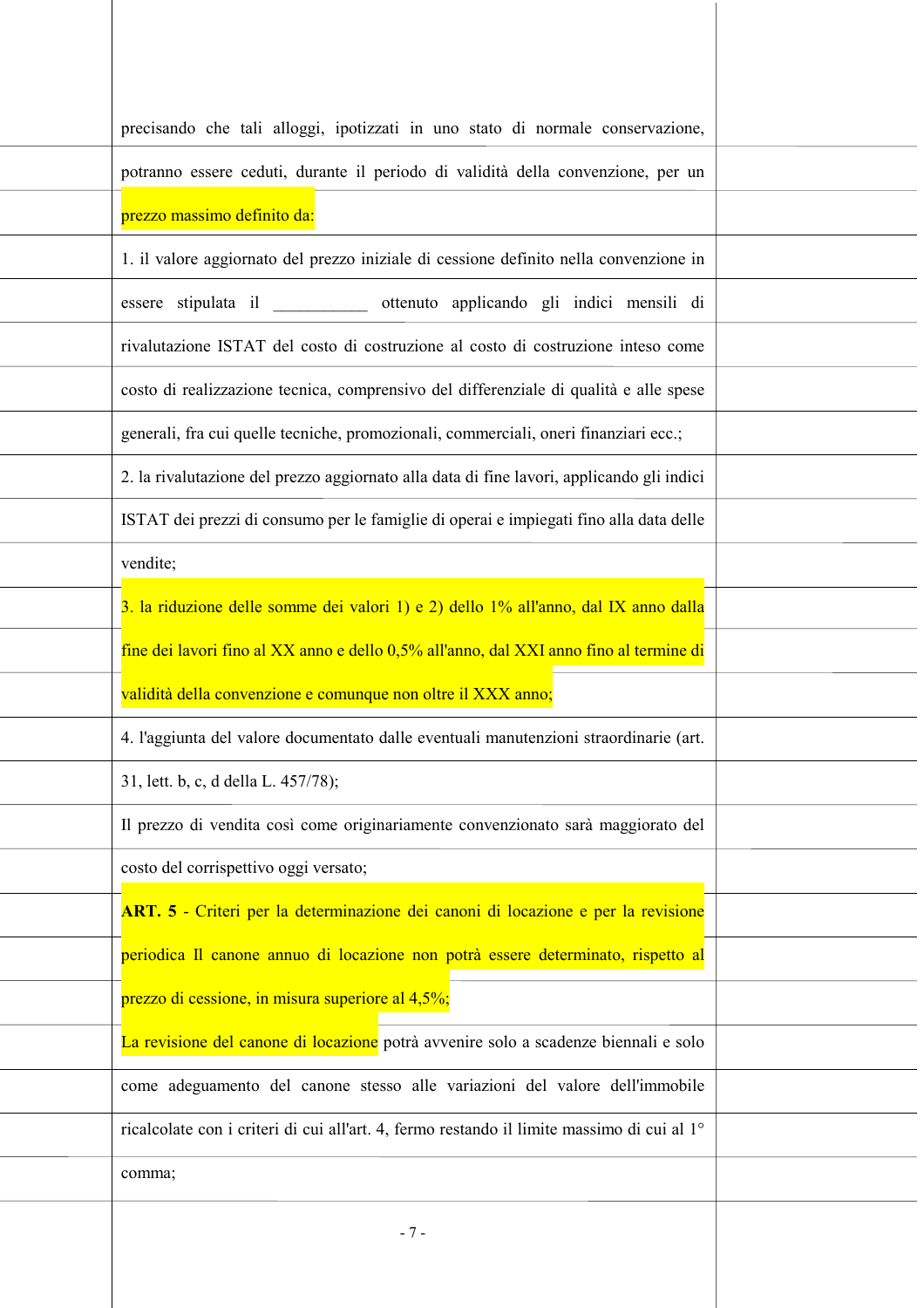| ART. 6 – Durata della Convenzione                                                        |  |
|------------------------------------------------------------------------------------------|--|
| La presente convenzione, e i contenuti espressi negli articoli che essa prevede, hanno   |  |
| una validità di anni 30 (trenta) dalla data della stipulazione dell'atto di cessione     |  |
| dell'area citato in premessa e quindi fino al _________.                                 |  |
| Nessuna comunicazione dovrà essere fatta al Comune prima o dopo la vendita o la          |  |
| locazione.                                                                               |  |
| Conseguentemente ogni pattuizione stipulata prima della predetta scadenza in             |  |
| violazione dei criteri di determinazione di prezzi e canoni come sopra indicati sarà     |  |
| nulla per la parte di prezzo o canone eccedente;                                         |  |
| Oppure Art. 6 - Che la validità del presente atto è di anni su ovvero trenta anni        |  |
| meno anni corrispondenti a quelli maturati dalla data di prima cessione                  |  |
| dell'immobile alla data di stipula del presente atto;                                    |  |
| Che durante detto periodo e precisamente sino al _____, permangono sull'immobile         |  |
| tutti i vincoli in essere di cui all'articolo 35 della legge 865/71. (oppure art 28      |  |
| commi 6, 7 e 8 della legge 560/93.)                                                      |  |
|                                                                                          |  |
| ART. 7 - Disposizioni finali                                                             |  |
| Il Comune rinuncia all'ipoteca legale esonerando il Direttore dell'Ufficio del           |  |
| territorio - servizio di Pubblicità Immobiliare di Grosseto da ogni responsabilità al    |  |
| riguardo e dispensandolo da ogni ingerenza in ordine al reimpiego del ricavato della     |  |
| presente vendita;                                                                        |  |
| Le spese e competenze inerenti e conseguenti al presente atto sono a carico della        |  |
| parte acquirente, che chiede i benefici fiscali di cui all'art. 3, comma 81, della L. 28 |  |
| dicembre 1995 n. 549, assumendone i relativi oneri.                                      |  |
| Si omette la lettura degli allegati per volontà dei comparenti.                          |  |
| $-8-$                                                                                    |  |